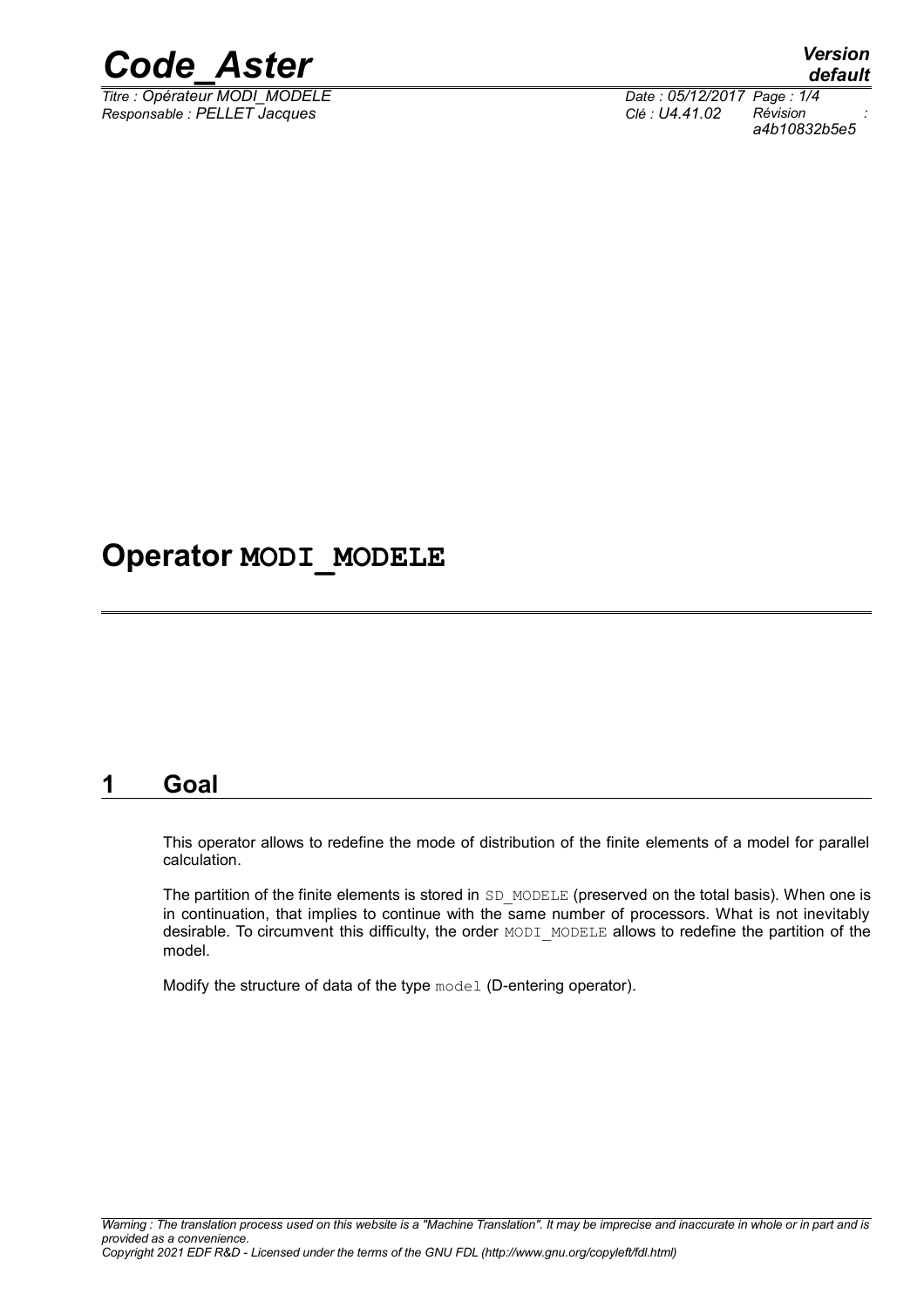# *Code\_Aster Version*

*Titre : Opérateur MODI\_MODELE Date : 05/12/2017 Page : 2/4 Responsable : PELLET Jacques Clé : U4.41.02 Révision :*

*a4b10832b5e5*

## **2 Syntax**

Mo [model] = MODI\_MODELE (  $\bullet$  reuse = Mo, ♦ MODEL = Mo, [model] ◊ DISTRIBUTION = \_F (  $\Diamond$  METHOD = / 'GROUP ELEM' /'MAIL\_CONTIGU' ◊ CHARGE\_PROC0\_MA =/100 [DEFECT] / pct /'MAIL\_DISPERSE'  $\circ$  CHARGE PROC0 MA =/100 [DEFECT] / pct /'SOUS DOMAINE' [DEFECT] /'CENTRALIZES'  $)$  $\overline{\phantom{a}}$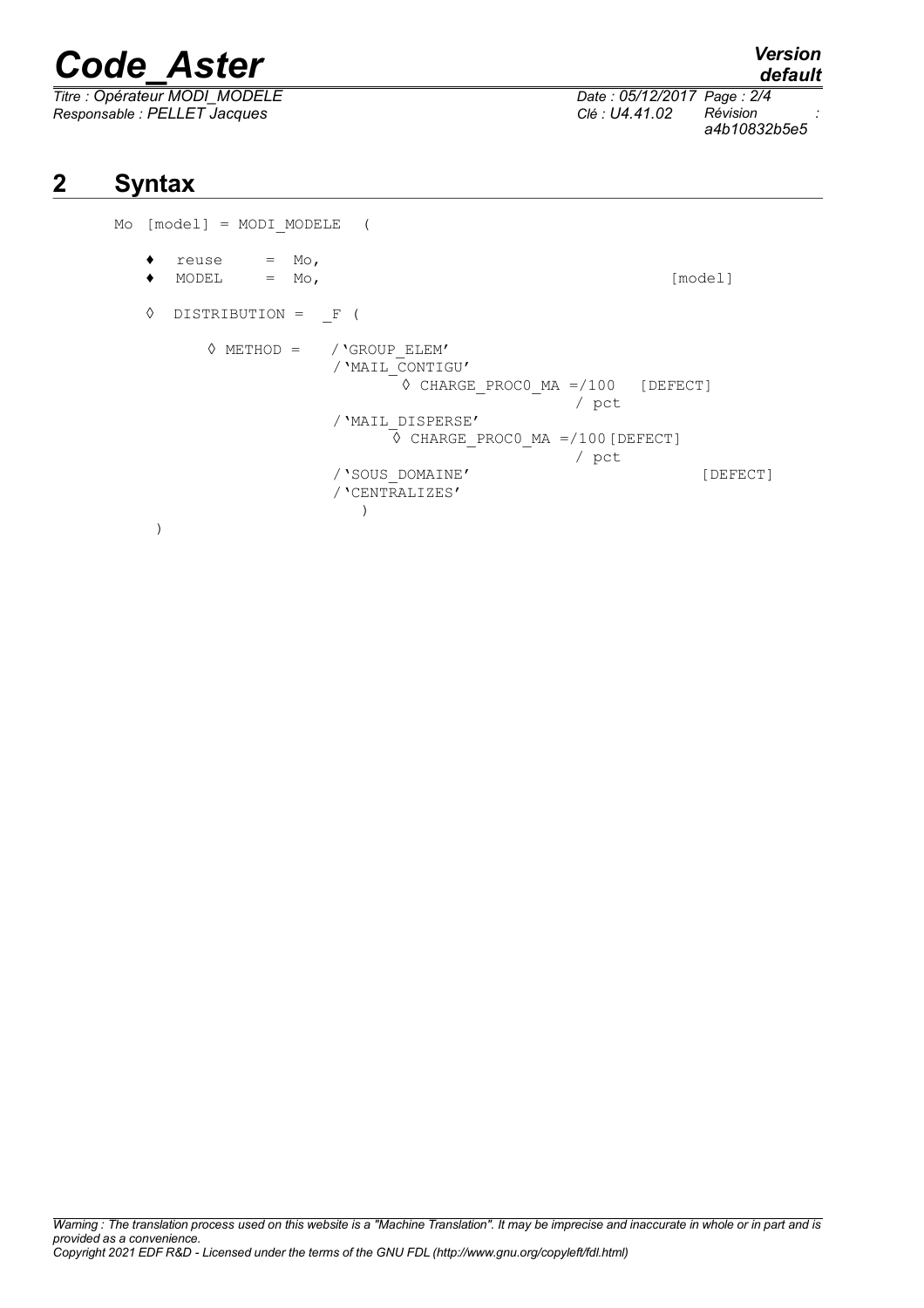# *Code\_Aster Version*

*Titre : Opérateur MODI\_MODELE Date : 05/12/2017 Page : 3/4 Responsable : PELLET Jacques Clé : U4.41.02 Révision :*

*a4b10832b5e5*

### **3 Operands**

#### **3.1 Operand MODEL**

- reuse =  $Mo$ ,
- ♦ MODEL = Mo

Name of the model which one seeks to modify (D-entering operator).

#### **3.2 Keyword DISTRIBUTION**

◊ DISTRIBUTION

This keyword as well as the operand METHOD are described in the documentation of AFFE MODELE [U4.41.01].

#### *Notice important:*

*It is advised to begin the command files of the type CONTINUATION by MODI\_MODELE (reuse=MO, MODELE=MO). This order will create a new partition adapted to the number of processors available.*